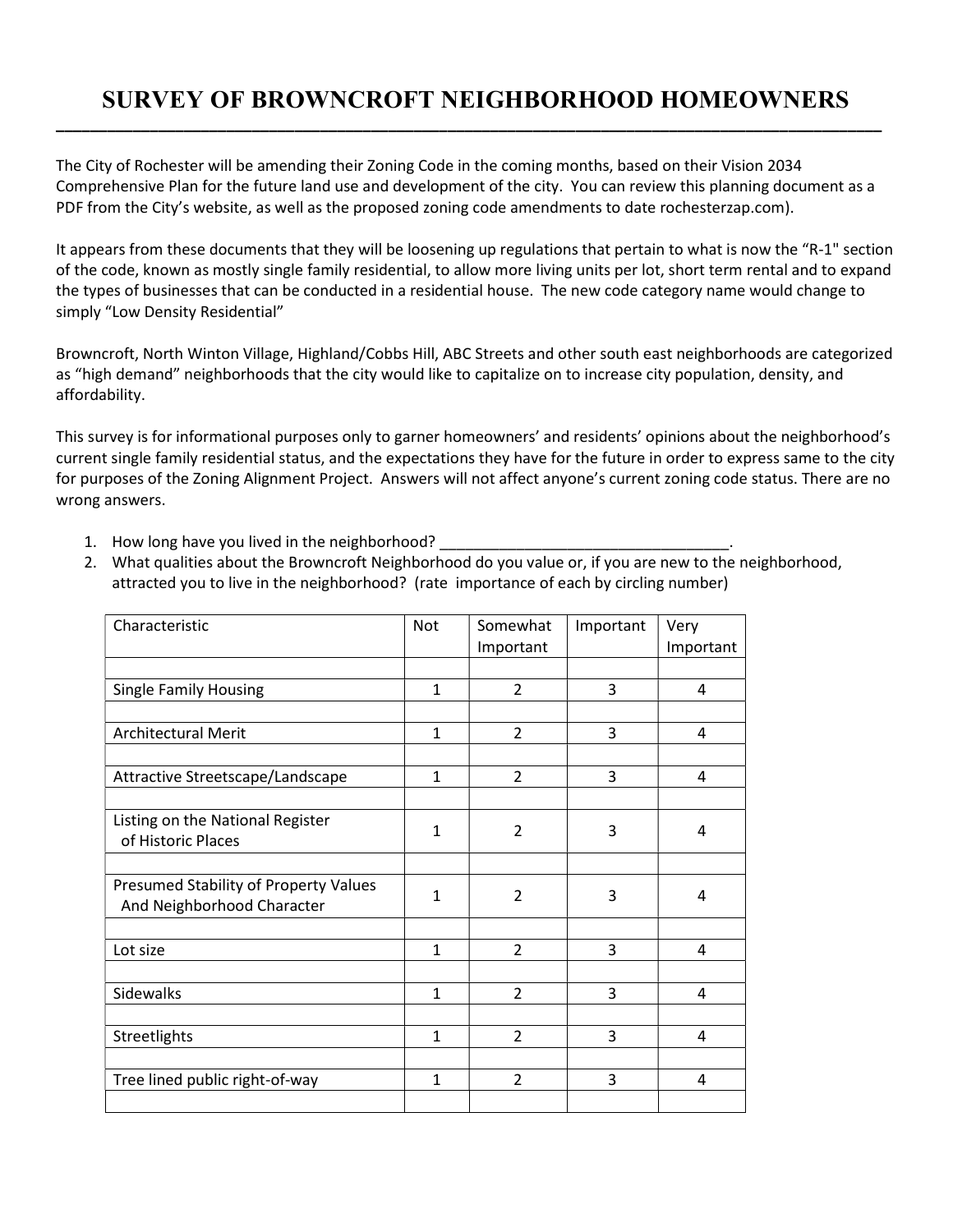| Proximity to Green Spaces such as<br>parks, school Playgrounds | 1            | 2              | 3 | 4 |
|----------------------------------------------------------------|--------------|----------------|---|---|
| Proximity to Cultural Venues                                   | $\mathbf{1}$ | $\overline{2}$ | 3 | 4 |
| Safe Walk-ability within Neighborhood<br><b>Streets</b>        | 1            | $\overline{2}$ | 3 | 4 |
| Safe Walk-ability to shopping venues                           | 1            | 2              | 3 | 4 |
| Safe Walk-ability to the library                               | $\mathbf{1}$ | $\overline{2}$ | 3 | 4 |
| Safe Walk-ability to restaurants and bars                      | $\mathbf{1}$ | $\overline{2}$ | 3 | 4 |
| <b>Access to Public Transportation</b>                         | $\mathbf{1}$ | $\overline{2}$ | 3 | 4 |
| Expressway access countywide                                   | $\mathbf{1}$ | $\overline{2}$ | 3 | 4 |
| Available Schools                                              |              |                |   |   |
| Public                                                         | 1            | 2              | 3 | 4 |
| Private                                                        | $\mathbf{1}$ | $\overline{2}$ | 3 | 4 |
| Relatively low crime rate                                      | $\mathbf{1}$ | $\overline{2}$ | 3 | 4 |
| Price Compared to<br>similar house in Suburbs                  | 1            | $\overline{2}$ | 3 | 4 |
| Lower Taxes than Suburbs<br>for similar housing                | 1            | $\overline{2}$ | 3 | 4 |
| <b>Existing Neighborhood Association</b>                       | $\mathbf{1}$ | $\overline{2}$ | 3 | 4 |

3. Do you \_\_\_\_\_\_own or \_\_\_\_\_\_ rent the house you are living in?

4. Do you have children living in your home? \_\_\_\_\_ yes \_\_\_\_\_no. If yes, how many? \_\_\_\_\_\_\_\_\_.

5. Does your child(children) attend \_\_\_\_\_Public \_\_\_\_\_Private school?

6. How many people live in your house \_\_\_\_\_permanently or \_\_\_\_\_short term, \_\_\_\_\_\_\_Total?

7. Are the residents in your house all related \_\_\_\_\_ as traditional family or domestic partnership \_\_\_\_ friendship \_\_\_\_both \_\_\_\_\_no relationship?

8. Is your house a single living unit, or divided into multiple units? \_\_\_\_\_\_single \_\_\_\_\_multiple (\_\_\_\_\_\_number of units)

9. Would you find it acceptable for the City/neighborhood to allow (more) multiple family units in \_\_\_\_\_\_\_\_\_\_? \_\_\_\_\_Yes \_\_\_\_\_No Comments \_\_\_\_\_\_\_\_\_\_\_\_\_\_\_\_\_\_\_\_\_\_\_\_\_\_\_\_\_\_\_\_\_\_\_\_\_\_\_\_\_\_\_\_\_\_\_\_\_\_\_\_\_\_\_

\_\_\_\_\_\_\_\_\_\_\_\_\_\_\_\_\_\_\_\_\_\_\_\_\_\_\_\_\_\_\_\_\_\_\_\_\_\_\_\_\_\_\_\_\_\_\_\_\_\_\_\_\_\_\_\_\_\_\_\_\_\_\_\_\_\_\_\_\_\_\_\_\_\_\_\_\_\_\_\_\_\_\_\_

10. Is there a home occupation/business in the house? [Note: Doing work at home on a computer, telephone, or creating artwork does not count as a business in the home.] \_\_\_\_ Yes \_\_\_\_No

\_\_\_\_\_\_\_\_\_\_\_\_\_\_\_\_\_\_\_\_\_\_\_\_\_\_\_\_\_\_\_\_\_\_\_\_\_\_\_\_\_\_\_\_\_\_\_\_\_\_\_\_\_\_\_\_\_\_\_\_\_\_\_\_\_\_\_\_\_\_\_\_\_\_\_\_\_\_\_\_\_\_\_\_

11. If yes, what is the home occupation/business? \_\_\_\_\_\_\_\_\_\_\_\_\_\_\_\_\_\_\_\_\_\_\_\_\_\_\_\_\_\_\_\_\_\_\_\_\_\_\_\_\_\_\_\_\_\_